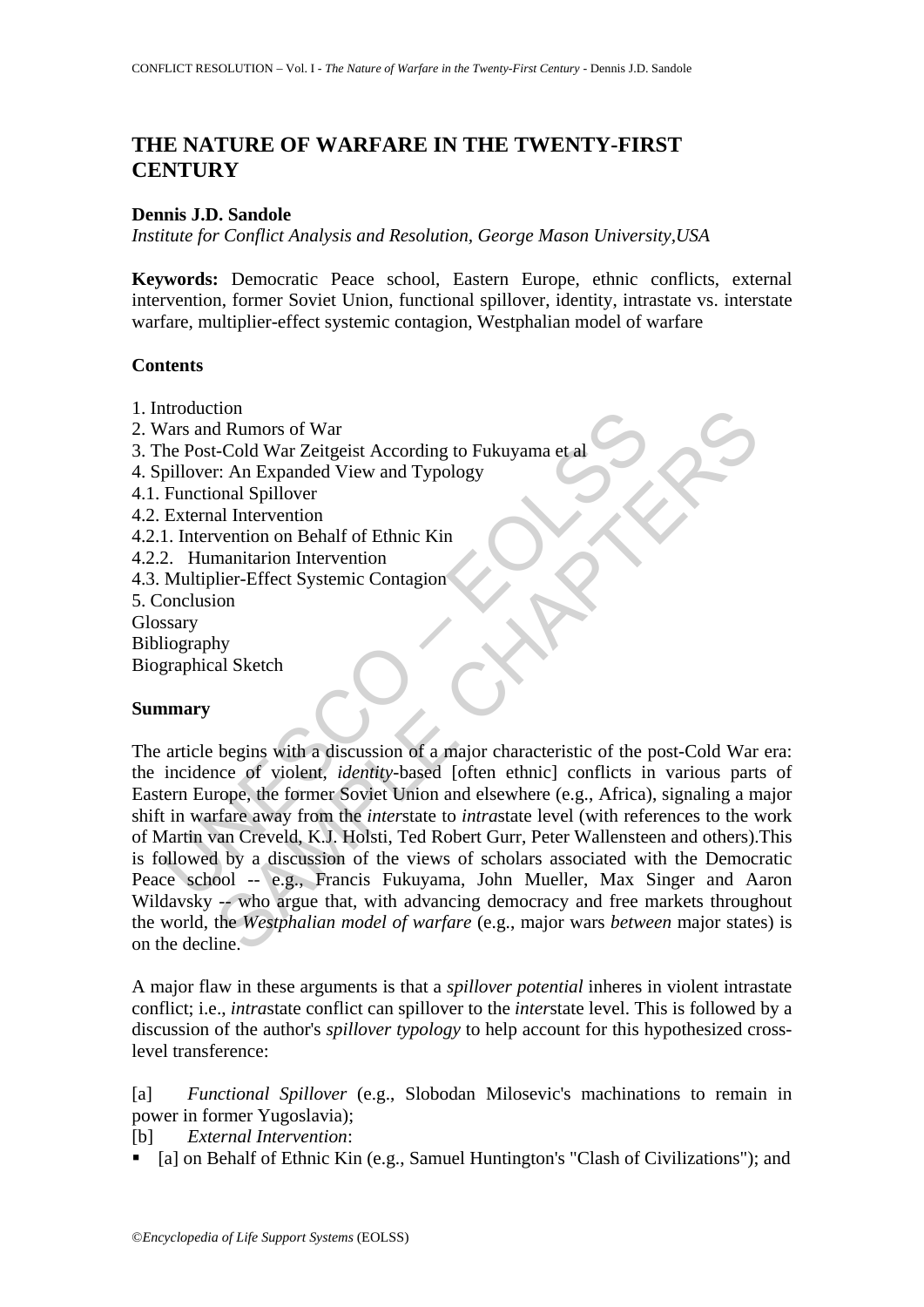[b] Humanitarian Intervention (e.g., NATO's air war against Serbia over Kosovo with repercussions for the entire region and East-West relations); and

[c] *Multiplier-Effect Systemic Contagion* (e.g., genocidal warfare in former Yugoslavia encouraging the same in the former Soviet Union [Chechnya]).

The main point here is that there is a need for the international community to respond to *intra*state conflicts before they escalate [spillover] to the *inter*state level.

The paper concludes with further thoughts on the design and implementation of preventive diplomacy and peacebuilding systems in post-Cold War Europe.

## **1. Introduction**

The ending of the Cold War has become associated, not with the advent of a new era - a collaborative "New World Order" -- but with the outbreak of violent conflict in various parts of Eastern Europe, the former Soviet Union, and elsewhere. It has been almost as if a certain "conflict equilibrium" must be maintained worldwide: when conflict at one level subsides, it picks up elsewhere.

Many of these conflicts existed before as well as during the Cold War but, in the latter case, were latent and prevented from being expressed by the suppressive power of the state. Many of these conflicts were, and still are, of an *ethnic* nature, where members of various linguistic, religious, and/or racial groups have attempted to prevail against, and at the expense of, each other, e.g., in former Yugoslavia, where some of the most virulent of these conflicts have occurred.

ending of the Cold War has become associated, not with the advilaborative "New World Order" -- but with the outbreak of ous parts of Eastern Europe, the former Soviet Union, and else<br>ost as if a certain "conflict equilibr the Cold War has become associated, not with the advent of a new ex-<br>traitive "New World Order" -- but with the outbreak of violent conflict<br>ris of Eastern Europe, the former Soviet Union, and elsewhere. It has it<br>for a Ea Although these conflicts include other dimensions in addition to the ethnic one -- e.g., political, economic, environmental -- they are referred to here as ethnic conflicts because members of certain groups have been assaulted, killed or otherwise "removed" from certain areas and symbols of their cultural identity destroyed by members of other groups, in large part because of their involuntary membership in those groups: they are killed and their villages and cities leveled, not because of what they have done, but because of who they are. "Ethnic cleansing" is, among other things, a sign that genocide, while not on the scale of the Nazi Holocaust, has nevertheless returned to Europe -- an epiphenomenon of the ending of the Cold War, the collapse of Communist regimes in Eastern Europe and the collapse of the Soviet Union itself; in effect, the collapse of systems which had previously kept violent ethnic conflict in check.

#### **2. Wars and Rumors of War**

The resurrection of violent ethnic conflict in post-Cold War Europe reflects a global trend already underway during the Cold War: the progressive increase in *domestic* major armed conflicts as a proportion of *total* (domestic and foreign) major armed conflicts worldwide. According to figures reported by Peter Wallensteen and others (see Table 1), not only was the number of domestic much larger than the number of foreign major armed conflicts between 1986 (one year following Mikhail Gorbachev's assumption of power in the former Soviet Union) and 1991 (the year in which the wars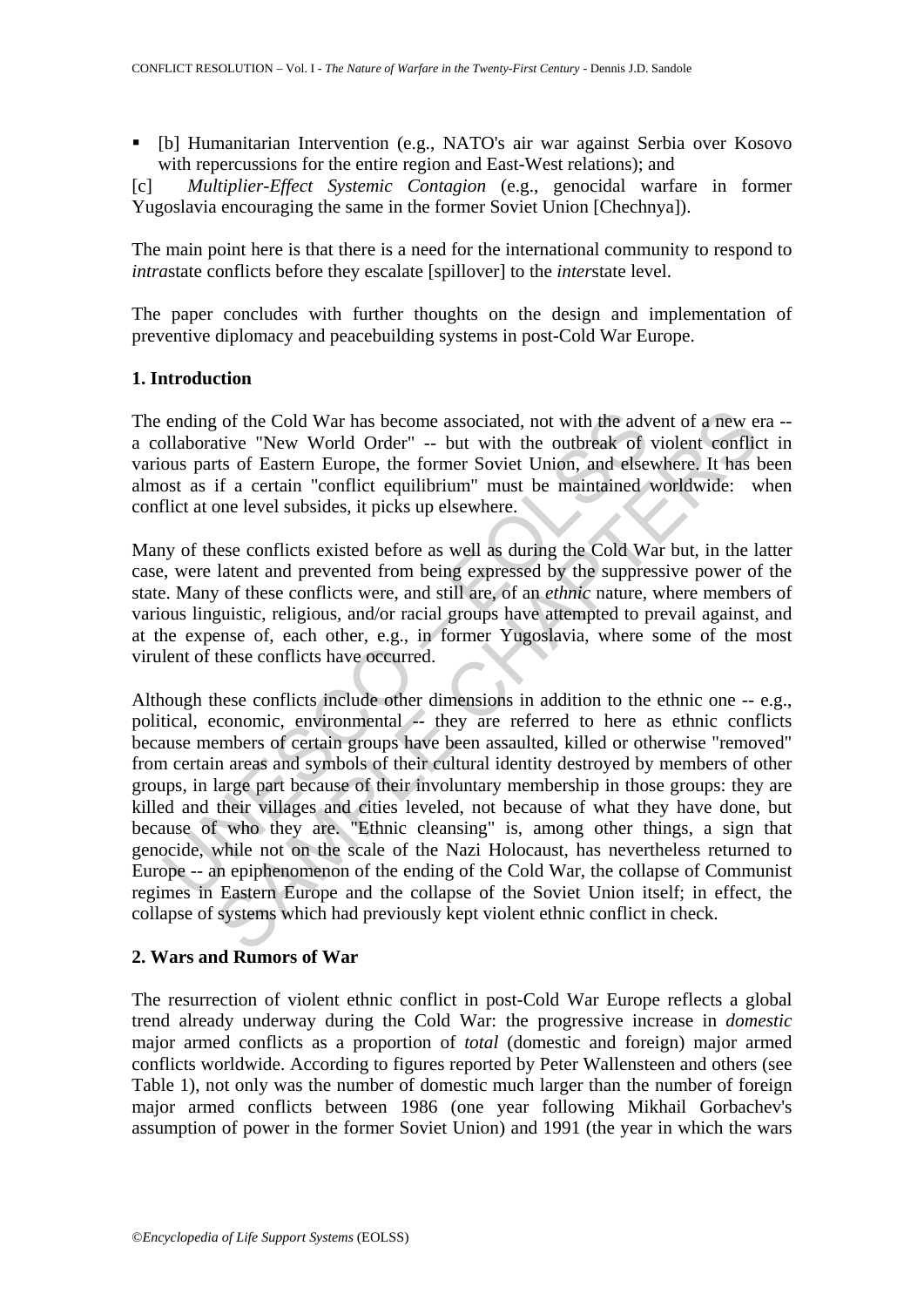|      | 1986  | 1987 | 1988         | 1989  | 1990  | 1991           |
|------|-------|------|--------------|-------|-------|----------------|
| Dom  | 32    | 32   | 33           | 33    | 36    | 33             |
| Con  |       |      |              |       |       |                |
| ForC |       |      | <sub>0</sub> |       | 2     | $\overline{2}$ |
| on   |       |      |              |       |       |                |
| Dom  | 86.5% | 82%  | 84.6%        | 91.7% | 94.7% | 94.3%          |
| %Tot |       |      |              |       |       |                |
| Conf |       |      |              |       |       |                |

in former Yugoslavia began), but the number of domestic as a proportion of total (domestic and foreign) major armed conflicts increased during that period.

\*From: *State of World Conflict Report 1991-1992*, pp. 16-18.

Table 1: Domestic as a Proportion of Total Major Armed Conflicts Worldwide, 1986- 1991

Wallensteen's figures are compatible with conclusions reached by Ted Robert Gurr (1993) in his study of 233 minority groups at risk of oppression in 93 countries, e.g.:

(1) "Since the end of the Cold War, conflicts between communal groups and states have come to be recognized as the major challenge to domestic and international security in most parts of the world" (p. 314);

(2) "Every form of ethnopolitical conflict has increased sharply since the 1950s" (p. 316); and

(3) "Ethnonationalist civil wars are the most protracted deadly conflicts of the late twentieth century" (p. 319).

ble 1: Domestic as a Proportion of Total Major Armed Conflicts<br>
1991<br>
lensteen's figures are compatible with conclusions reached by<br>
1991<br>
lensteen's figures are compatible with conclusions reached by<br>
This study of 233 mi Domestic as a Proportion of Total Major Armed Conflicts Worldwide, 19<br>
1991<br>
1991<br>
1991<br>
1991<br>
1991<br>
1991<br>
1991<br>
1991<br>
1991<br>
1991<br>
1991<br>
1991<br>
1991<br>
1991<br>
2001 War, conflicts between communal groups and states level<br>
1992<br> Clearly, despite some improvements in the status of minorities and reductions in major armed conflicts worldwide during the period 1989-1999 (see Gurr, 2000; Gurr, et al., 2000; and Sollenberg, 1996), ethnic-based violent conflict *within* states seems to be one discernible wave of the post-Cold War future -- among the "low intensity conflicts" that, for Martin van Creveld (1991), are replacing conventional interstate war (also see Holsti, 1996). Former UN Secretary General Boutros Boutros-Ghali, reflecting the first of the above conclusions cited from Gurr's (1993) study, warned that "ethnic conflict poses as great a danger to common world security as did the Cold War" (cited in Preston, 1993).

#### **3. The Post-Cold War Zeitgeist According to Fukuyama et al**

Significant though these trends in conflict and their implications may be, there are those who argue that there really is not much cause for alarm because, for a variety of reasons, the long-term future looks brighter and more promising. Francis Fukuyama (1989), for example, provoked intense debate over a decade ago by pronouncing that, with the ending of the Cold War, liberal democracy had triumphed over Communism and in effect, "History" had come to an end (ibid., p. 4): "What we may be missing is not just the end of the Cold War, or the passing of a particular period of postwar history, but the end of history as such ... the end point of mankind's ideological evolution and the universalization of Western liberal democracy as the final form of human government."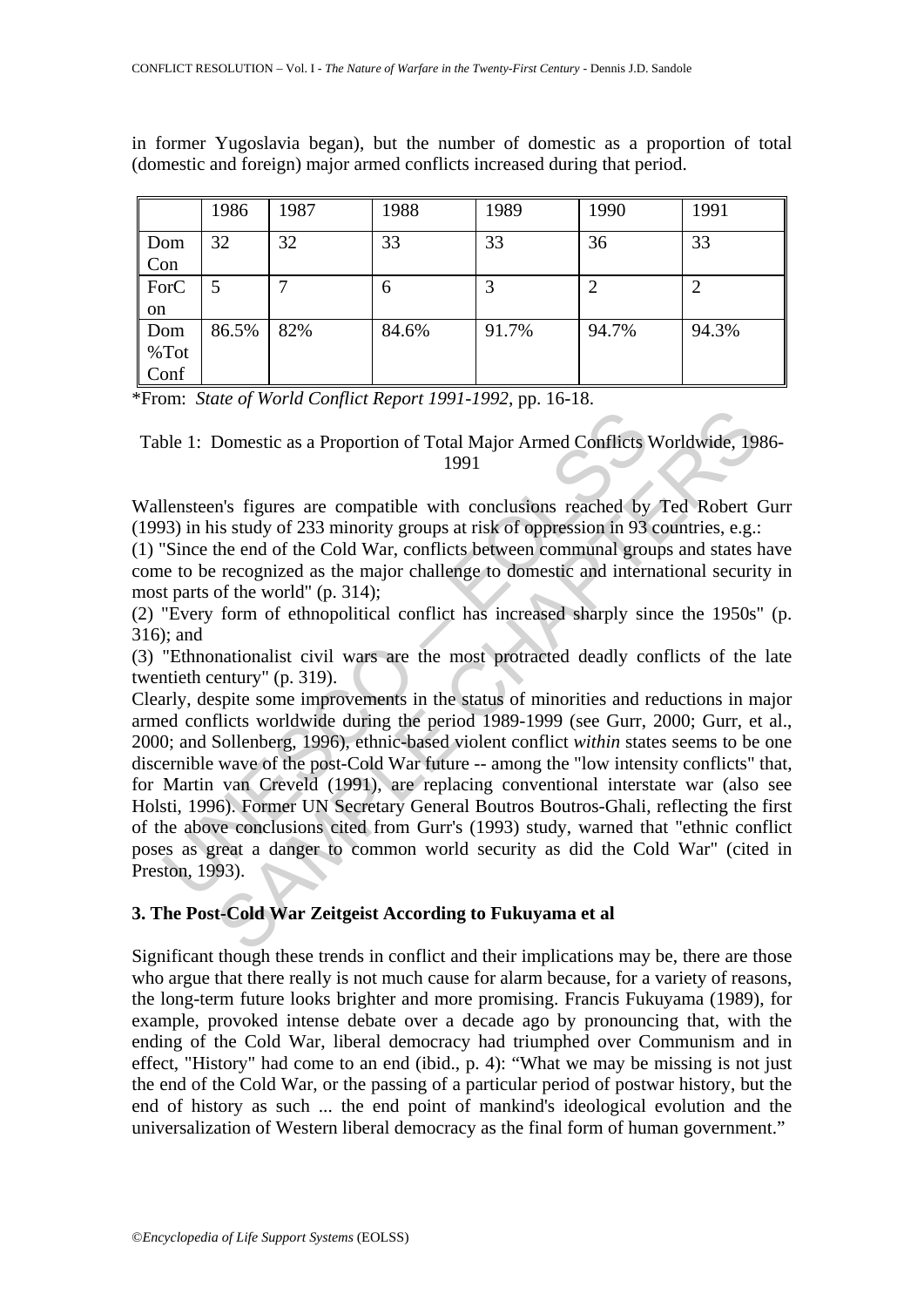The "end of history" for Fukuyama also meant, "the growing 'Common Marketization' of international relations, and the diminution of the likelihood of large-scale conflict between states" (ibid., p. 18):

This does not by any means imply the end of international conflict *per se*. For the world at that point would be divided between a part that was *historical* and a part that was *post-historical*. Conflict between states *still in history*, and between those states and those *at the end of history*, would still be possible. There would still be a high and perhaps rising level of ethnic and nationalist violence, since those are impulses incompletely played out, even in parts of the post-historical world. Palestinians and Kurds, Sikhs and Tamils, Irish Catholics and Walloons, Armenians and Azeris, will continue to have their unresolved grievances. This implies that terrorism and wars of national liberation will continue to be an important item on the international agenda. *But large-scale conflict must involve large states still caught in the grip of history, and they are what appear to be passing from the scene* (emphasis added).

This implies that terrorism and wars of national liberation w<br>to be an important item on the international agenda. *But*<br>conflict must involve large states still caught in the grip of *k*<br>they are what appear to be passin is implies that terrorism and wars of national liberation will continue be an important tiem on the international agenda. *But large-scale flict must involve large states still caught in the grip of history, and or are wh* Hence, history may be "dead" or dying for East-West *inter*state relations, but is very much alive at the *intrastate* level. Overlapping with, but going beyond, the data presented in Table 1, Wallensteen and Axell (1993, pp. 332-333) report that, for the period 1989-1992, "a total of 82 armed conflicts were recorded ... 35 [of which] were ... wars, resulting in at least 1000 battle-related deaths in a single year. ... *very few of the armed conflicts were "classic" inter-state conflicts.* Only [4 conflicts] pitted two internationally and mutually recognized states against each other" (emphasis added). Regarding the nature of armed conflicts up to the present time, Wallensteen, in a meeting with some 40 UN practitioners and academics at UN headquarters in New York City, reported, on 23 November 1999, that: "... there were 108 armed conflicts between 1989 and 1998, and ... there were more conflicts toward the end of the decade. *The number of inter-state conflicts remained low, and most conflicts were found inside states"* (emphasis added) (ACUNS, 2000).

Fukuyama's argument is a complex one, as he also maintains (1989, p. 18) that "The end of history will be a very sad time" and that "Such nostalgia ... will continue to fuel competition and conflict even in the post-historical world for some time to come." In effect, the constellation of factors making for a reduction of large-scale, ideologically-based conflict between large states will clash with, and perhaps be overwhelmed by, a longing for such conflicts. What this means, quite simply, is that history may not end. But history may not "end" for another reason as well: although ideological tensions between East and West have clearly diminished, Fukuyama seems to have overlooked the *spillover potential* of the ethnic and other conflicts that he admits will continue to occur. This also seems to be a problem with Max Singer and Aaron Wildavsky (1993), who argue that: "In the post-Cold War world, there is no longer a single decisive threat. But there is a new framework to world politics: Its essential feature is that the world is divided between *zones of turmoil and development* and *zones of peace and democracy"* (emphasis added) (Singer, 1993).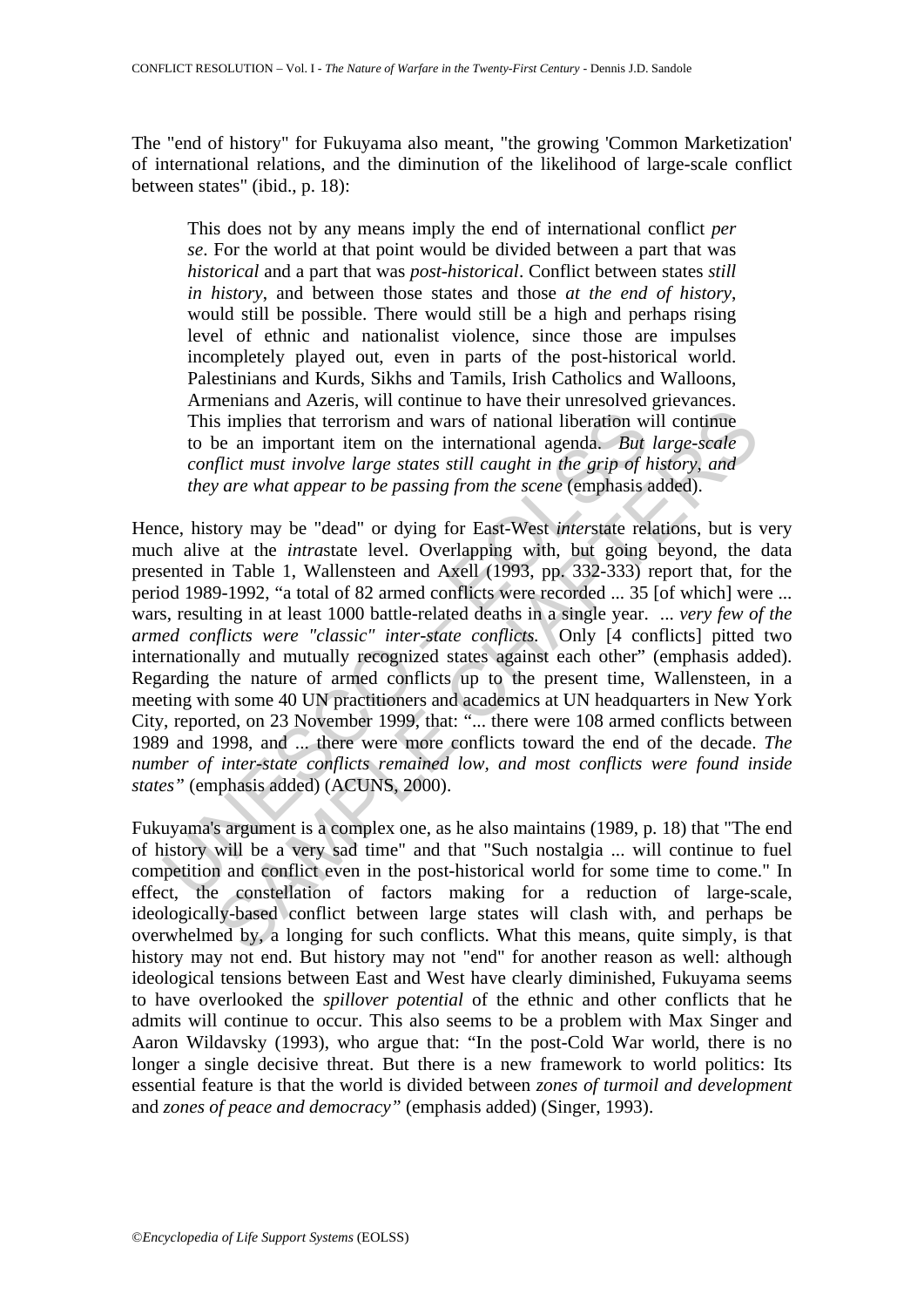Zones of peace and democracy (Fukuyama's *post-historical* world) include Western Europe, North America, Japan, and Australia/New Zealand. The rest of the world comprises zones of turmoil and development (Fukuyama's *historical* world). But by the year 2100, "*the zones of war and turmoil are likely to be much smaller than they are today.* ... In the long run ... these zones of turmoil will be dominated by the spread of wealth, democracy, and peace" (emphasis added) (ibid.).

Singer and Wildavsky's argument is similar to John Mueller's (1989), that major war - war between developed countries -- is becoming obsolete, in part, because of the spread worldwide of economic prosperity:

The prospects look rather good for the foreseeable future not only because war has lost its evident appeal but also because substantial agreement has arisen around the twin propositions that prosperity and economic growth should be central national goals and that war is a particularly counterproductive device for achieving these goals. Associated with this are changes in perspectives about how a country achieves status and "power" in the modern world. Increasingly, economic strength is being used as the central measure, replacing military prowess and success in war (p. 219).

These are "rational" arguments, that, yes, there will continue to be "a great deal of war and tragedy" (M. Singer, 1993) in the "zones of turmoil," the *historical* world, but, as liberal democracy and free-market prosperity continue to spread worldwide, *ecological imperatives permitting*, the incidence of major war between major powers will diminish. There is some validity to these arguments as well, as indicated by the "intellectual growth industry" of research on the effects worldwide of the spread of democracy (see Kegley and Hermann, 1995, pp. 5-6).

economic growth should be central national goals and tha<br>particularly counterproductive device for achieving th<br>Associated with this are changes in perspectives about how<br>achieves status and "power" in the modern world. In nomic growth should be central national goals and that war is a<br>incularly counterproductive device for achieving these goals.<br>Cocial with this are changes in perspectives about how a country<br>ieves status and "power" in the For example, research on the relationship between democracy and war suggests (without a clear explanation) "that democracies' refusal to resolve their conflicts among themselves by the use of force is 'as close as anything we have to an empirical law in international relations' (Levy, 1989[a]: 270)" (Kegley and Hermann, 1995, p. 8). Accordingly, Fukuyama, Singer and Wildavsky, and Mueller may be right in the *long run* (again, ecological imperatives permitting). But what about the wars taking place in the "zones of turmoil" in the short- to middle run? Michael Mandelbaum argued that these would not threaten the "vital interests" of those living in the zones of peace -- that "even though there may be more crises rooted in ethnic conflicts than we've seen in years, in most cases it won't matter to us that much" (cited in Goshko, 1991).

Richard Ullman (1991, pp. 144-145), in apparent agreement with Mandelbaum, Fukuyama, and others, commented: "Violent conflicts will certainly occur. ... [but] they will be sufficiently confined so that they will be very unlikely to escalate across the threshold of war among the major European powers." But, given the "spillover potential" inherent in the ethnic and other *intra*national conflicts occurring in Eastern Europe and the former Soviet Union, they *could* escalate and, in the process, undermine further democratization and reform in those areas, ultimately sabotaging the development of a post-Cold War *peace and security commons*.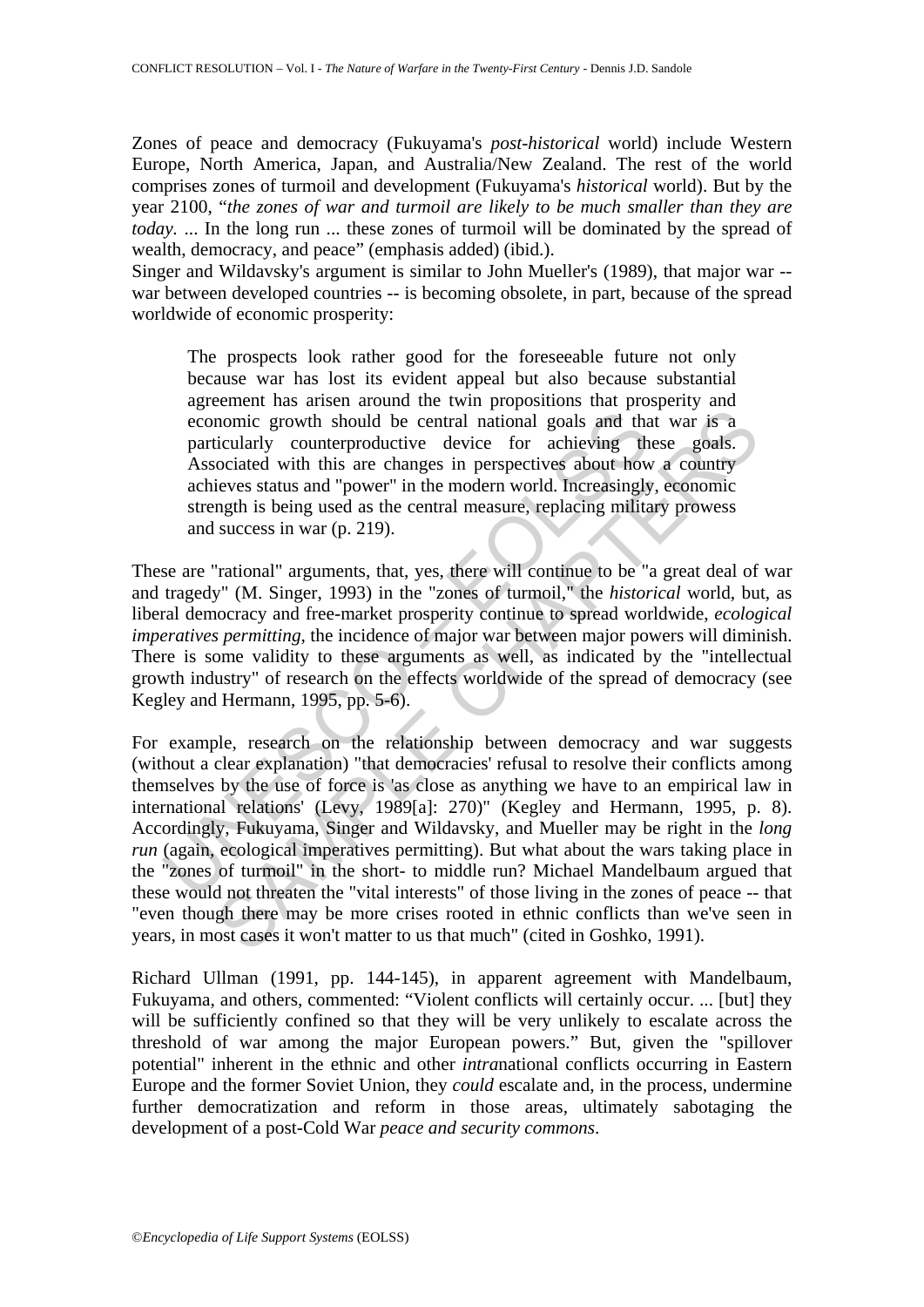- -
- -
- -

## TO ACCESS ALL THE **21 PAGES** OF THIS CHAPTER, Visit[: http://www.eolss.net/Eolss-sampleAllChapter.aspx](https://www.eolss.net/ebooklib/sc_cart.aspx?File=E1-40-01-04)

#### **Bibliography**

ACUNS (2000). ACUNS [The Academic Council on the United Nations System] *Informational Memorandum*, no. 42, Winter, p. 2.

Anderson, Jack and Michael Binstein (1994). U.N. Aid: A Boon to the Serbs? *The Washington Post*, 16 January, p. C7.

Berger, Samuel ("Sandy") R. (2001). Foreign Policy in an Era of Globalization. Luncheon Address at *Passing the Baton: Challenges of Statecraft for the New Administration*. Convened by the United States Institute of Peace (USIP) at the J.W. Marriott Capitol Ballroom, Washington, DC, 17 January. Published in *Passing the Baton: Challenges of Statecraft for the New Administration with Remarks by Samuel R. Berger and Condoleeza Rice*. *Peaceworks* (U.S. Institute of Peace, Washington, DC), no. 40, May, pp.18- 23.

erson, Jack and Michael Binstein (1994). U.N. Aid: A Boon to the Serbs? Thay, p. C7.<br>
er, Samuel ("Sandy") R. (2001). Foreign Policy in an Era of Globalization.<br>
er, Samuel ("Sandy") R. (2001). Foreign Policy in an Era of ck and Michael Binstein (1994). U.N. Aid: A Boon to the Serbs? The Washington Po:<br>7.<br>
Tel ("Sandy") R. (2001). Foreign Policy in an Era of Globalization. Luncheon Addre<br>
Baton: Challenges of Statecraft for the New Adminis Boutros-Ghali, Boutros (1992). *An Agenda for Peace: Preventive Diplomacy, Peacemaking and Peacekeeping* (Report of the Secretary-General pursuant to the statement adopted by the Summit Meeting of the Security Council on 31 January 1992). New York: United Nations, Department of Public Information. [Articulates a typology of third party interventions relevant to conflicts of the post-Cold War world; i.e., "*Preventive diplomacy* [which] seeks to resolve disputes before violence breaks out; *peacemaking* and *peace-keeping* [which] are required to halt conflicts and preserve peace once it is attained. If successful, they strengthen the opportunity for *post-conflict peace-building*, which can prevent the recurrence of violence among nations and peoples" (emphasis added).]

Brecher, Michael and Jonathan Wilkenfeld (1997). *A Study of Crisis*. Ann Arbor: The University of Michigan Press. [Articulation of the *Unified Model of Crisis* of the International Crisis Behavior (ICB) Project, as the conceptual basis for what is probably the most comprehensive, empirical study of interstate military-security crises.]

Bromke, Adam (1993). Post-Communist Countries: Challenges and Problems. In *Central and Eastern Europe: The Challenge of Transition*, Regina Cowen Karp (ed.). Stockholm International Peace Research Institute (SIPRI). Oxford: Oxford University Press. [An overview of economic and political developments in post-communist states, with a focus on general questions that apply to them all.]

Burton, John W. (1979). *Deviance, Terrorism and War: The Process of Solving Unsolved Social and Political Problems*. New York: St. Martin's Press and Oxford (England): Martin Robertson. [Conflict resolution pioneer John Burton's first major work on the relationship between frustrated basic human needs and violent conflict, plus the need for an appropriate problem-solving process to deal with such conflicts.]

Coser, Lewis A. (1956). *The Functions of Social Conflict*. [Coser's classic work on the ideas of Georg Simmel regarding the functions of social conflict: a fundamental challenge to those who argue "that social conflict is necessarily destructive of the relationship within which it occurs."]

Couturier, Kelly (1998). Turks Send Warplanes To Cyprus: Ankara Aims to Deter Military Buildup. *The Washington Post*, 19 June, p. A33.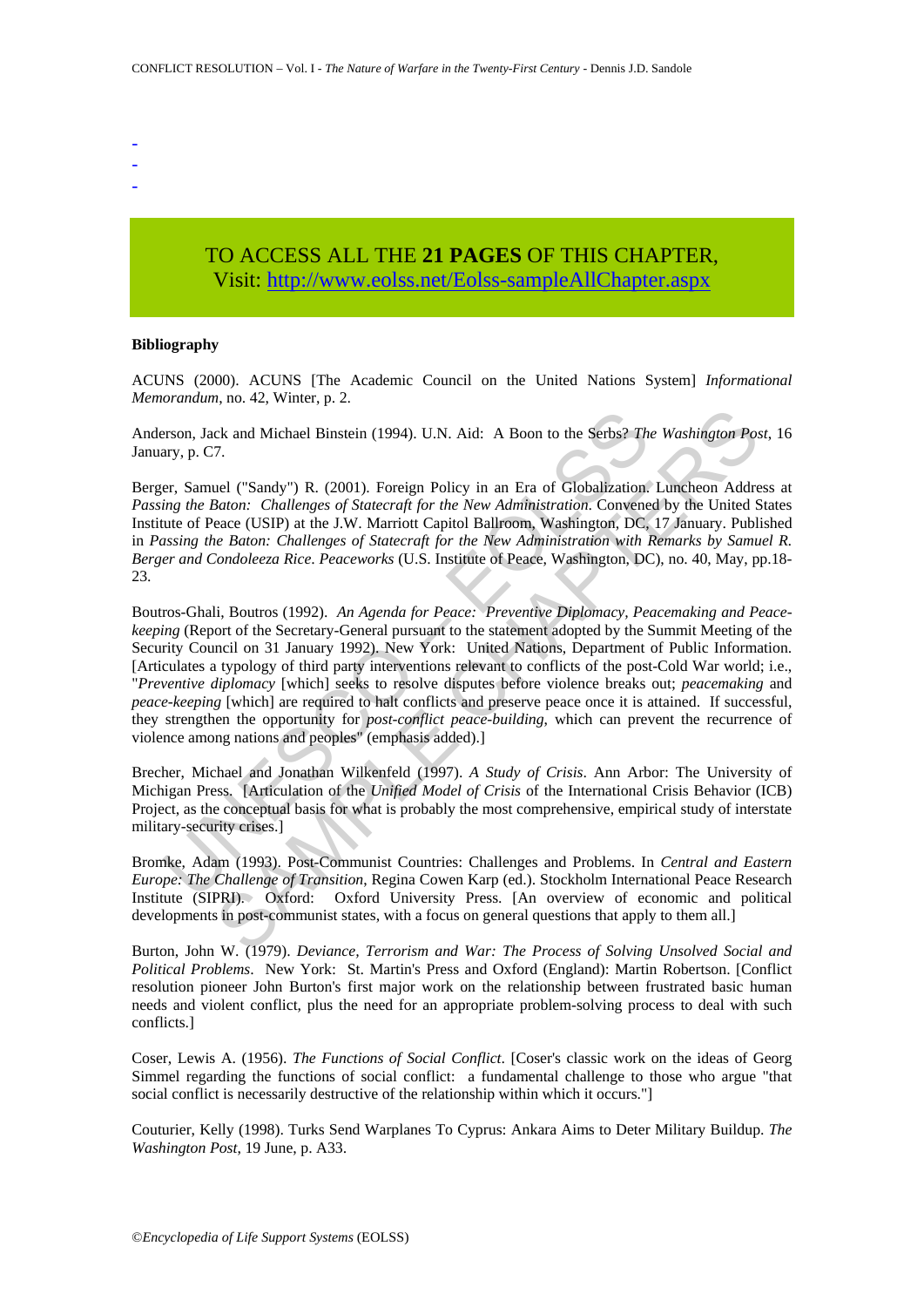CT (1991). Ethnic Divisions in the Former Soviet Union. *Chicago Tribune*, 12 December, Section 1, p. 5.

Dahrendorf, Ralf (1964). *Class and Class Conflict in Industrial Society*. Stanford: Stanford University Press. [Dahrendorf's classic work on the theory of social classes and class conflict as part of his effort to reorient "sociological analysis to problems of change, conflict, and coercion in social structures, and especially in those of total societies."]

Diehl, Jackson (1988). Yugoslavia is Lesson in Ethnic Conflicts for Gorbachev. *The Washington Post*, 13 March, pp. A29 and A34.

Diehl, Paul F. and Gary Goertz (2000). *War and Peace in International Rivalry*. Ann Arbor: The University of Michigan Press. [Articulates the "Rivalry Approach to War and Peace," as a basis for researching the causes and conditions of enduring, militarized interstate disputes.]

Dobbs, Michael (1991a). Nationalism Eclipsing Communism: Across the Former East Bloc, Ethnic Rivalries Erupt. *The Washington Post*, 27 October, pp. A1 and A32.

Dobbs, Michael (1991b). Ethnic Strife Splintering Core of Russian Republic. *The Washington Post*, 29 October, pp. A1 and A19.

Dobbs, Michael (1993). Yugoslavia's Inferno is Russia's Nightmare. *The Washington Post*, 5 September, p. A40.

be, Michael (1991b). Ethnic Strife Splintering Core of Russian Republic. The<br>ber, pp. A1 and A19.<br>
Ss. Michael (1993). Yugoslavia's Inferno is Russia's Nightmare. *The Washing*<br>
40.<br>
S. Michael (1993). Yugoslavia's Inferno aal (1991b). Ethnic Strife Splintering Core of Russian Republic. The Washington Pos<br>Al and A19.<br>aal (1993). Yugoslavia's Inferno is Russia's Nightmare. The Washington Post, 5 Septer<br>lex N. and Slavko Todorovich (1984). The Dragnich, Alex N. and Slavko Todorovich (1984). *The Saga of Kosovo: Focus on Serbian-Albanian Relations*. New York: Columbia University Press. [Examines the history of Kosovo -- then an autonomous province within former Yugoslavia -- from the centuries-long Ottoman occupation until the Albanian-Serb discord of the early 1980s. Emphasis is on the powerful historical, religious, and cultural significance of the province for Serbs.]

Emmert, Thomas (1993). Why Serbia Will Fight for 'Holy' Kosovo. *The Washington Post*, 13 June, pp. C1 and C4.

Fukuyama, Francis (1989). The End of History? *The National Interest*, Summer, pp. 3-18. [The initial published version of Fukuyama's provocative argument that democracy and capitalism have triumphed in the ideological conflict with communism/socialism and central planning and were the logical endpoint of ideological conflict in general.]

Gompert, David (1994). How to Defeat Serbia. *Foreign Affairs*, vol. 73, no. 4, July/August, pp. 30-47.

Gordon, Michael R. (1997). Calm on the Black Sea: Moscow and Kiev Resolve Fleet Dispute. *International Herald Tribune*, 30 May, p. 2.

Goshko, John M. (1991). Ethnic Strife Replaces Cold War Rivalries. *The Washington Post*, 14 July, p. A27.

Griffiths, Stephen Iwan (1993). *Nationalism and Ethnic Conflict: Threats to European Security* (SIPRI Research Report No. 5, Stockholm International Peace Research Institute). Oxford and New York: Oxford University Press. [Deals with nationalism and ethnic conflict in Central and Eastern Europe, the Balkans, and Central Asia in the post-Cold War era. The author describes and analyzes nationalist developments, particularly in former Yugoslavia and former Czechoslovakia, and examines the responses of major states and European security organizations to problems associated with ethnic nationalism.]

Gurr, Ted Robert (1993). *Minorities at Risk: A Global View of Ethnopolitical Conflicts*. Washington, DC: U.S. Institute of Peace Press. [This work, the first comprehensive report of the *Minorities at Risk* project, examines ethnopolitical conflict worldwide and, in the process, provides a comprehensive survey of 233 politically-active communal groups: "ethnic and religious minorities and subordinate majorities [representing] some 900 million people, about one-sixth of the world's population. Since 1945 more than 50 of these peoples have fought protracted campaigns of protest, terrorism, and rebellion against the states that govern them."]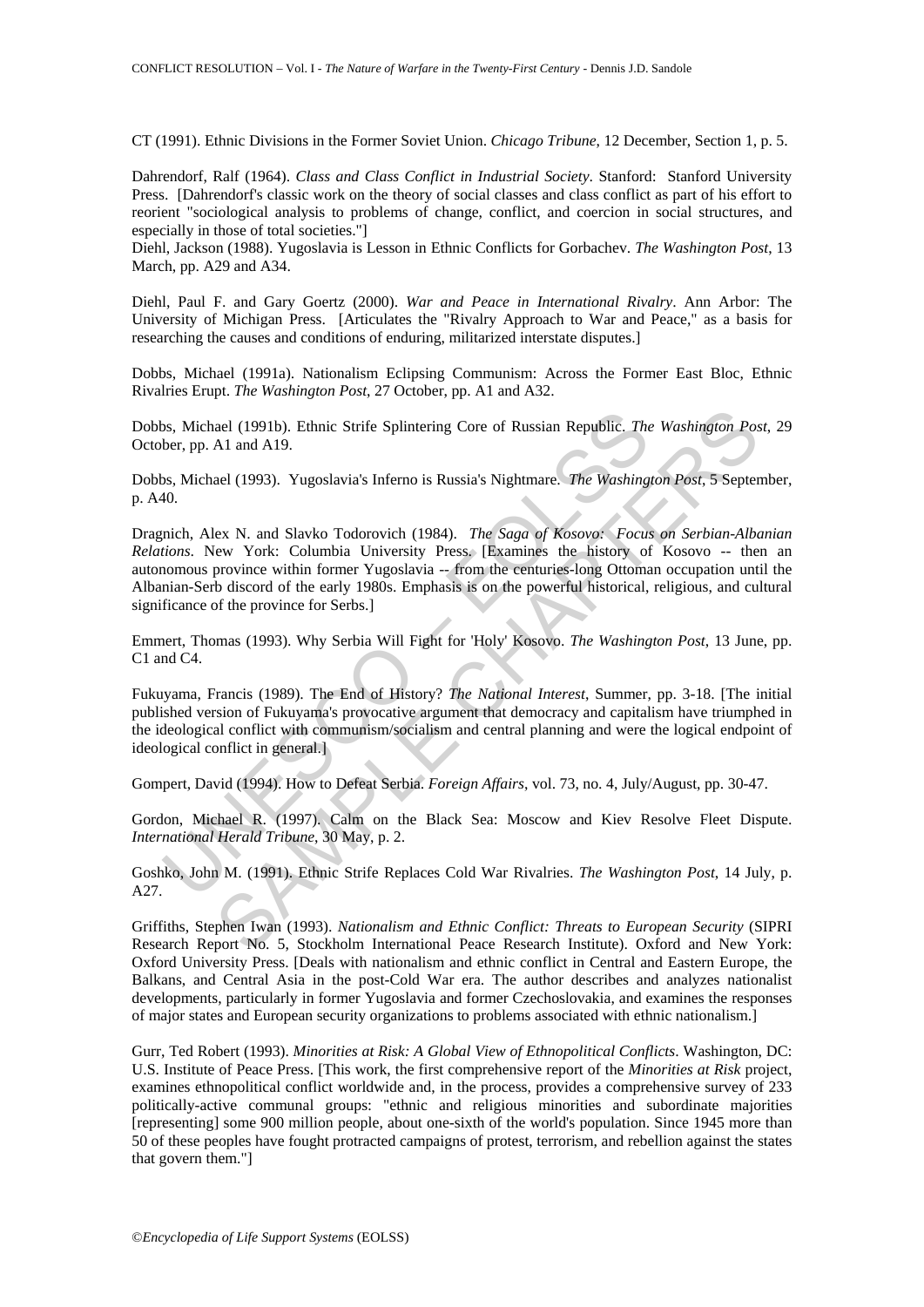Gurr, Ted Robert (2000). *Peoples Versus States: Minorities at Risk in the New Century*. Washington, DC: U.S. Institute of Peace Press. [This book builds upon Gurr's *Minorities at Risk*, surveying the behavior of 275 politically-active ethnic groups during the 1990s and identifying the factors that encourage the expression of ethnic identities, with "evidence ... that the intensity of ethnonational political conflict [has] subsided in most world regions from the mid- through the late 1990s and that relatively few new contenders have emerged since the early 1990s."]

Gurr, Ted Robert, Monty G. Marshall, and Deepa Khosla (2000). *Peace and Conflict 2001: A Global Survey of Armed Conflicts, Self-Determination Movements, and Democracy*. College Park: Center for International Development and Conflict Management (CIDCM), University of Maryland. ["This report documents the decline of armed conflicts within states and the increase in negotiated settlements since the mid-1990s ... trends [which] are due mainly to democratic practices of conflict management and international support for peacebuilding in divided societies."]

Hockstader, Lee (1994). Yeltsin Swats at a Haiti in His Own Back Yard. *The Washington Post*, 12 August, p. A33.

Hockstader, Lee (1997). Moscow Weighs Costs of War in Chechnya: Toll in Lives, Army's Prestige and Pride Balanced by Continued Role in World Affairs. *The Washington Post*, 3 January, pp. A27 and A28.

Hoffman, David (1997). Russia and Chechnya Sign Peace Pact, Without Details. *International Herald Tribune*, 13 May, p. 6.

Hoffman, David (1999). Russians Rallying Behind 'Tough Guy' Putin: Chechen War, Economic Upturn Boost Mood -- and Premier's Political Fortunes. *The Washington Post*, 17 December, pp. A1 and A33.

1st, p. A.3.3.<br>
sts, p. A.3.3.<br>
sts, cstader, Lee (1997). Moscow Weighs Costs of War in Chechnya: Toll in Live<br>
Balanced by Continued Role in World Affairs. *The Washington Post*, 3 Janua<br>
iman, David (1997). Russia and Ch 35.<br>
Lee (1997). Moscow Weighs Costs of War in Chechnya: Toll in Lives, Army's Prestige<br>
de by Continued Role in World Affairs. The Washington Post, 3 January, pp. A27 and A<br>
uyid (1999). Russia and Chechnya Sign Peace Pac Holsti, Kalevi J. (1996). *The State, War, and the State of War*. Cambridge and New York: Cambridge University Press. [Deals with the shift in warfare from the interstate to the intrastate level, with what the author calls *"wars of the third kind,"* or *"peoples' wars,"* becoming the dominant mode, blurring the distinction between combatant and civilian. In peoples' wars, "civilians ... become targets. .... everyone is automatically labeled a combatant merely by virtue of their *identity* [hence, the] main legacy [of these wars] after killing and maiming is the waves of refugees they create. The figures are staggering ... Wars of the third kind have predominated in the international system since 1945. They persist and will continue into the future" (emphasis added).]

Homer-Dixon, Thomas F. (1999). *Environment, Scarcity, and Violence*. Princeton: Princeton University Press. [A sobering analysis of environmental scarcities and their probable impact on the factors making for violent conflict, especially in the developing world.]

Huntington, Samuel P. (1993). The Clash of Civilizations? *Foreign Affairs*, vol. 72, no. 3, Summer, pp. 22-49. [The initial published version of Huntington's provocative argument that the wars of the future will be fought between state or other representations of different *civilizations*.]

Huntington, Samuel P. (1996). *The Clash of Civilizations and the Remaking of World Order*. New York: Simon and Schuster. [The booklength version of Huntington's argument that the dominant mode of warfare in the post-Cold War world will be between different civilizations and that, therefore, the "Cold War paradigm" (*realism*) should give way to a more appropriate *civilizational paradigm*.]

IHT (1996). Greek Vessel Opens Fire on Turkish Fishing Boat. *International Herald Tribune*, 23 April, p. 2.

Kaldor, Mary (1999). *New and Old Wars: Organized Violence in a Global Era*. Stanford: Stanford University Press. [Deals with the shift in warfare from the interstate to the intrastate level within the context of globalization. The author argues that, "although most of these wars [e.g., in Bosnia] are localized, they involve a myriad of transnational connections so that the distinction between internal and external, between aggression (attacks from abroad) and repression (attacks from inside the country), or even between local and global, are difficult to sustain."]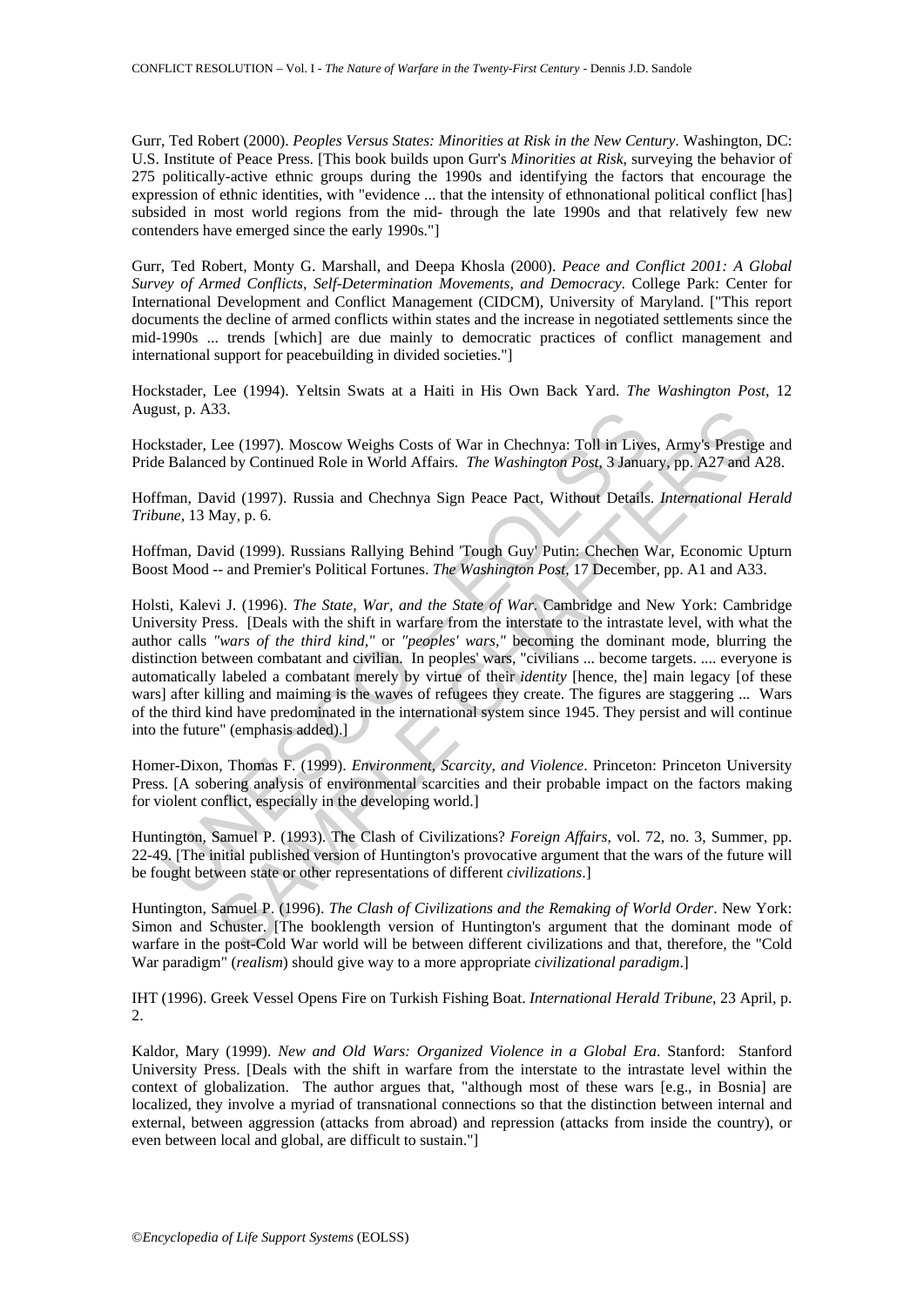Kegley, Charles W., Jr. and Margaret G. Hermann (1995). The Political Psychology of 'Peace Through Democratization.' *Cooperation and Conflict: Nordic Journal of International Studies*, vol. 30, no. 1, March, pp. 5-30. [A discussion of Democratic Peace Theory.]

Lebed, Alexander (1996). The Chechen War Is Over for Russia. *The Washington Post*, 9 October, p. A19.

Levy, Jack S. (1989a). The Causes of War: A Review of Theories and Evidence. In *Behavior, Society, and Nuclear War* (Volume 1), P.E. Tetlock, J.L. Husbands, R. Jervis, and P.S. Stern (eds.). New York and London: Oxford University Press. [A general review of theories of war.]

Levy, Jack S. (1989b). The Diversionary Theory of War: A Critique. In *Handbook of War Studies*, Manus I. Midlarsky (ed.). Ann Arbor: University of Michigan Press. [Examines the "theoretical, quantitative empirical, and historical literature [dealing with] the diversionary theory of war": the idea that decisionmakers often resort to external conflict, including war, as a way to enjoy the *functions* of conflict (e.g., remaining in power).]

Mueller, John (1989). *Retreat from Doomsday: The Obsolescence of Major War*. New York: Basic Books. [An example of the Democratic Peace school, in which Mueller argues that there is, progressively, an inverse relationship between the spread of democracy and the occurrence of major war between major states.]

NYT (1993). Europeans Fear 'Many Yugoslavias' Unless 'Overburdened System' Changes. *The New York Times*, 8 August p. 17.

ller, John (1989). *Retreat from Doomsday: The Obsolescence of Major W*<br>
S. [An example of the Democratic Peace school, in which Mueller argues that<br>
s. [An example of the Democratic Peace school, in which Mueller argues t n (1989). *Retreat from Doomsday: The Obsolescence of Major War*. New York: 1<br>xample of the Democratic Peace school, in which Mueller argues that there is, progressi<br>ationship between the spread of democracy and the occurr OSCE Copenhagen Ministerial (1998). *OSCE Sixth Meeting of the Ministerial Council, 18-19 December 1997: Chairman's Summary; Decisions and Reports (1998)*, Copenhagen, OSCE, 16 March. [The OSCE's initial published views on the *Platform for Co-operative Security*: a plan to enhance European security in the post-Cold War era by identifying relevant organizations and their comparative advantages, and then, based upon a corresponding division of labor and specialization, coordinating their activities to avoid duplication of effort.]

*OSCE Istanbul Summit. 18-19 November '99: Charter for European Security* (1999). Istanbul, OSCE, 19 November. [The initial manifestation of the OSCE's efforts to develop and implement a *common and comprehensive security model for Europe for the twenty-first century*, including the Platform for Cooperative Security.]

Pierre, Andrew J. (1999). De-Balkanizing the Balkans: Security and Stability in Southeastern Europe. *United States Institute of Peace Special Report*. Washington, DC: U.S. Institute of Peace, 20 September. [Deals with, among other things, the *Security Pact for South Eastern Europe*: the German-initiated EU plan for a *regional* approach to peace and security in the Balkans.]

Pomfret, John (1994). U.N. Tells Troops From Turkey To Keep Low Profile in Bosnia. *The Washington Post*, 16 July, p. A15.

Preston, Julia (1993). Boutros-Ghali: 'Ethnic Conflict' Imperils Security. *The Washington Post*, 9 November, p. A13.

Rapoport, Anatol (1974). *Conflict in Man-Made Environment*. Harmondsworth, Middlesex (England): Penguin. [One of the most creative, prolific contributors to conflict and peace studies, Rapoport discusses here the reciprocal linkages between humans and their (human-made) symbolic environment; specifically, the impact of this environment on conflict and, contrariwise, the impact of conflict on that environment: "what men think or say about human conflict (an important component of the symbolic environment) has a great bearing on the nature of human conflict and its consequences."]

Raymond, Gregory A. (2000). International Norms: Normative Orders and Peace. In *What Do We Know about War?* John A. Vasquez (ed.). Lanham (Maryland) and Oxford (England): Rowman & Littlefield Publishers. [An examination of the role of international norms in achieving and maintaining peace.]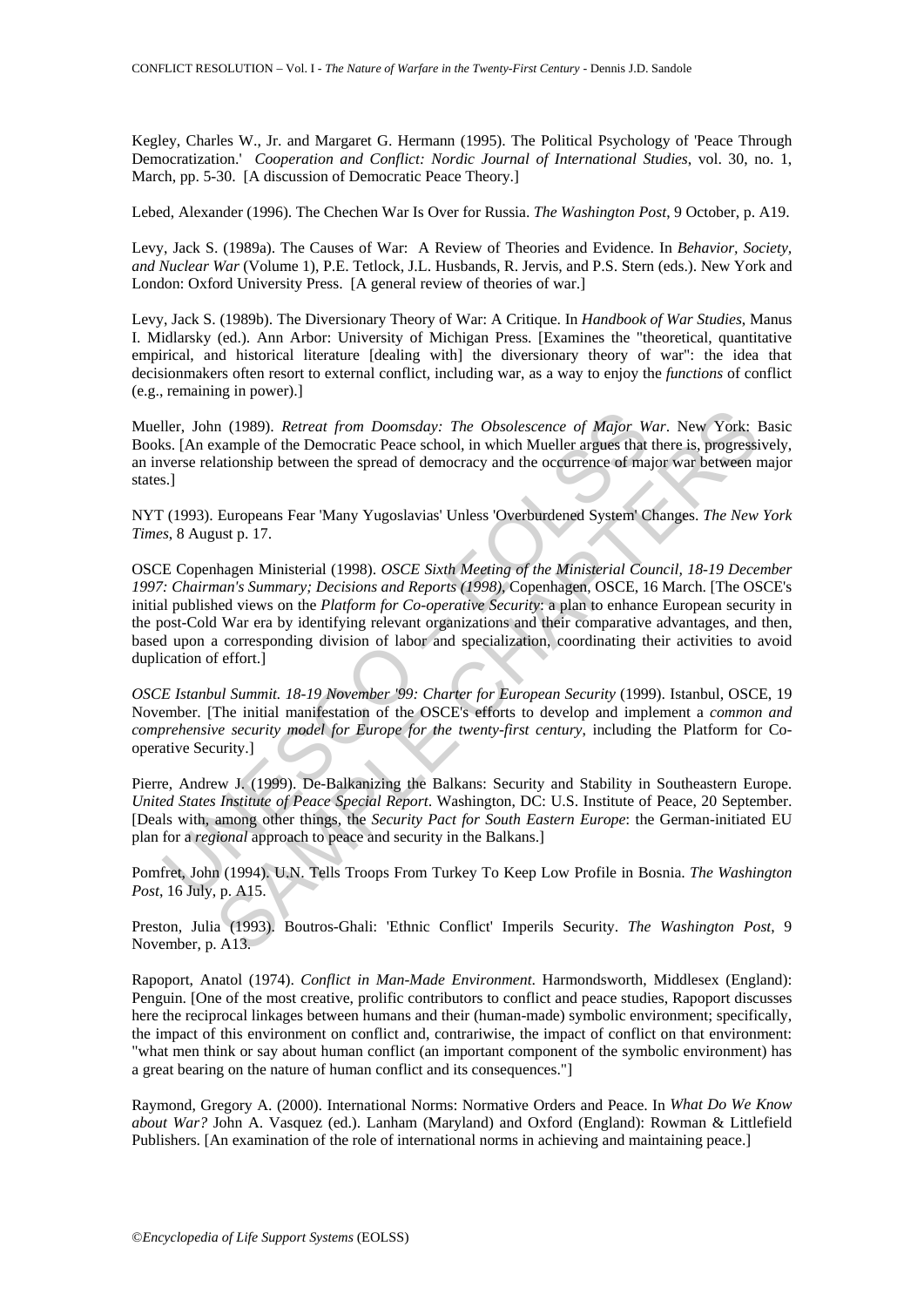Richburg, Keith B. (1994). Somalia Slips Back to Bloodshed: Anarchy, Death Toll Grow as U.N. Mission Winds Down. *The Washington Post*, 4 September, pp. A1 and A43.

Rieff, David (1994). Accomplice to Genocide. *Balkan War Report: Bulletin of the Institute for War and Peace Reporting* (London), no. 28, September, pp. 35-40.

Rose, Richard (1971). *Governing Without Consensus: An Irish Perspective*. London: Faber and Faber. [This is one of the first efforts to survey Catholic and Protestant opinion in Northern Ireland, in which 1291 people (757 Protestants and 534 Catholics) were interviewed about constitutional, human rights, *identity* and other issues in a country whose "political history ... is a record of centuries of violence." Rose hypothesizes that Northern Ireland could be viewed as a model for similar conflicts elsewhere: a prescient proposition made 20 years before the implosion of former Yugoslavia into genocidal warfare.]

Rosenberg, Tina (1993). Centuries of Hatred and Strife. (Review of Robert D. Kaplan's *Balkan Ghosts*). *The Washington Post Book World*, vol. 23, no. 13, 28 March, p. 1.

Sandole, Dennis J.D. (1998). A Peace and Security System for Post-Cold War Europe: Preventing Future Yugoslavias. In *Encyclopedia of the European Union*, Desmond Dinan (ed.). Boulder and London: Lynne Rienner. [Articulates the author's proposal for a *New European peace and security system* (NEPSS) for post-Cold War Europe.]

lole, Dennis J.D. (1998). A Peace and Security System for Post-Cold War Eurolsavias. In *Encyclopedia of the European Union*, Desmond Dinan (ed.), else Rienner. [Articulates the author's proposal for a *New European peace* nis J.D. (1998). A Peace and Security System for Post-Cold War Europe: Preyenting F<br>In *Encyclopedia of the European Union*, Desmond Dinan (ed.), Boulder and Lot<br>ner. (Articulates the author's proposal for a *New European* Sandole, Dennis J.D. (1999). *Capturing the Complexity of Conflict: Dealing with Violent Ethnic Conflicts in the Post-Cold War Era*. London and New York: Pinter/Cassell [Continuum International]. [The author's most recent book, in which he describes a research project that has led to the development of a comprehensive, multi-level theory on the causes and conditions of violent conflict and war that he then uses as a basis for explaining *and* dealing with the violent ethnic conflict of the post-Cold War world.]

Shapiro, Margaret (1992). In Armenia and Azerbaijan, Old Enemies at War Anew. *The Washington Post*, 10 June, p. A25.

Simmel, Georg (1955). *Conflict and the Web of Group-Affiliations* (translated by Kurt H. Wolff and Reinhard Bendix). New York: Free Press and London: Collier-Macmillan. [The classic work of Georg Simmel (the "Freud of the study of society") on "conflict as part of the dynamic by which some men are drawn together ... into those uneasy combinations which we call groups," where the dominant characteristic is change instead of stability.]

Singer, Max (1993). The Two-World Order: The Planet Realigns Into Zones of Peace and Turmoil. *The Washington Post*, 29 August, p. C5.

Singer, Max and Aaron Wildavsky (1993). *The Real World Order: Zones of Peace, Zones of Turmoil*. Chatham (New Jersey): Chatham House. [Another example of the Democratic Peace school, Singer and Wildavsky argue that the world is subdivided into two parts, the zone of turmoil and the zone of peace, with more and more states moving, over time, from the former to the latter.]

Smith, R. Jeffrey (1998). Kosovo Rebel Leaders Hard to Find: U.S. Efforts to Get Them to Peace Talks Unsuccessful. *The Washington Post*, 28 June, p. A25.

Sollenberg, Margareta (ed.) (1996). *States in Armed Conflict, 1995*. Uppsala (Sweden): Department of Peace and Conflict Research, Uppsala University. [Provides figures on types and incidence of armed conflict worldwide.]

*State of World Conflict Report 1991-1992*. Atlanta, Georgia: The International Negotiation Network (INN), The Carter Center of Emory University. [Deals with types and incidence of conflict worldwide.]

Ullman, Richard H. (1991). *Securing Europe* (A Twentieth Century Fund Book). Princeton: Princeton University Press. [Deals with security in post-Cold War Europe. The author advocates the transition of NATO into a new pan-European security organization, i.e., the *European Security Organization*, as "an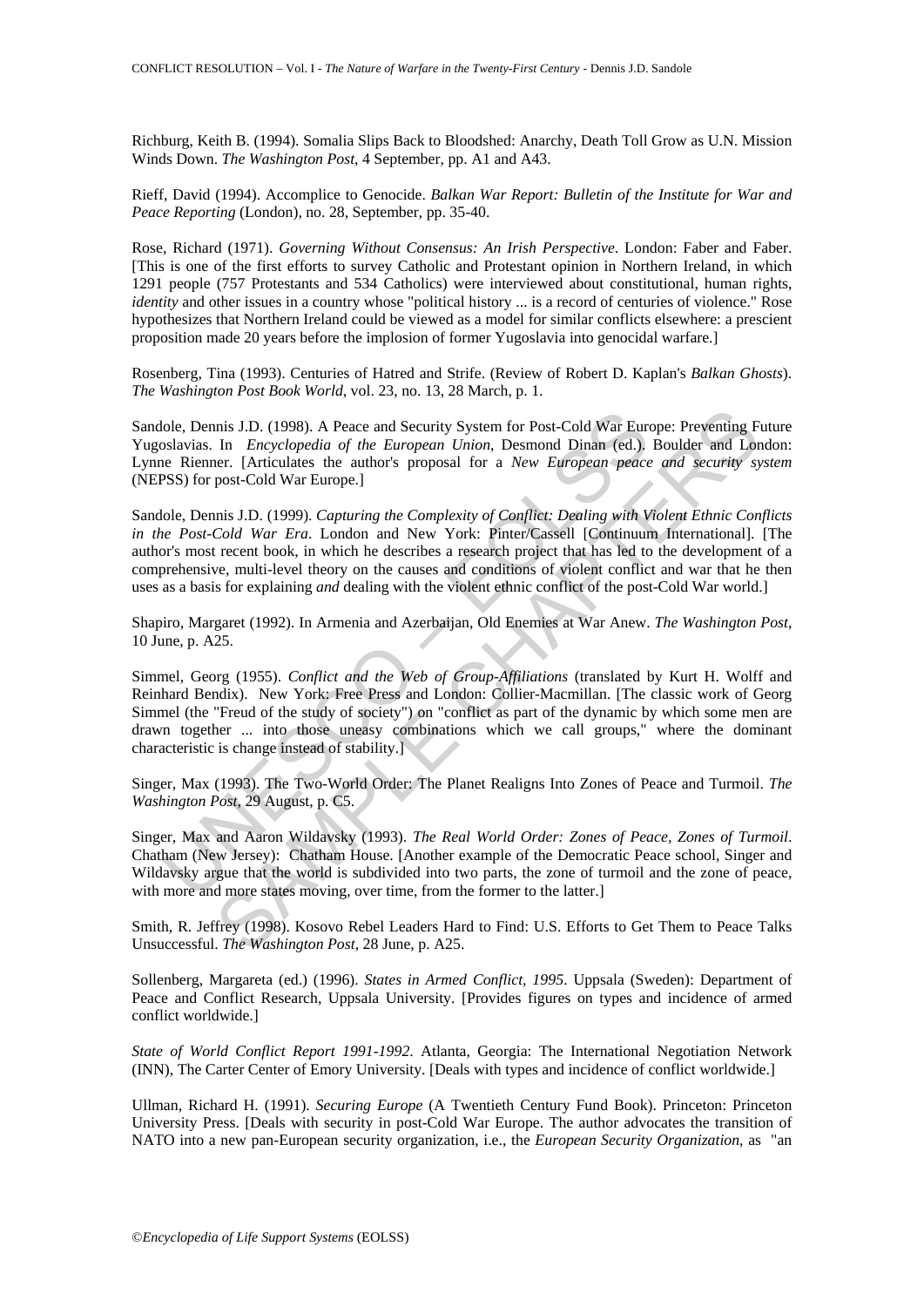organization that includes within its membership the [former] Soviet Union and the other members of the [former] Warsaw Pact."]

UN (1995). *Information Notes: United Nations Peacekeeping*. New York: United Nations, Peace and Security Programmes Section, Department of Public Information, February. [Provides information on UN peacekeeping missions worldwide.]

USIP (1990). *Prospects for Conflict or Peace in Central and Eastern Europe*. Washington, DC: U.S. Institute of Peace, May.

Van Creveld, Martin (1991). *The Transformation of War*. New York: Free Press. [Viewed by some as the most provocative account of warfare since Carl von Clausewitz, this book was one of the first to recognize the shift in warfare from the interstate to the intrastate level, with war becoming more local, more subnational and more like the wars of medieval Europe, where "any fine distinctions ... between armies on the one hand and peoples on the other [are] bound to break down. Engulfed by war, civilians [will suffer] terrible atrocities." As a comment on human nature, van Creveld also advances a provocative argument on the "supreme enjoyability" of combat: men fight because of war's "excitement, exhilaration, ecstasy, and delirium. ... In the whole of human experience the only thing that even comes close [to war] is the act of sex."]

surer permole arousties. As a comment on numan name, van crevel as as comment on the "superne enjoyability" of combat: men fight because of war's "ex<br>sy, and delirium. ... In the whole of human experience the only thing th ernothe atrockless." As a comment on human nature, van Creveld also advances a provocal<br>for "supreme enjoyability" of combat: men fight because of war's "excitement exhilare<br>elitium.... In the whole of human experience th Vasquez, John A. (1993). *The War Puzzle*. [Cambridge Studies in International Relations: 27]. Cambridge (England) and New York: Cambridge University Press. [A major critique of the Correlatesof-War (COW) project, plus contribution in its own right to theory on the "steps to [interstate] war," including the proposition that the prevailing Cold War paradigm, *realism*, encourages rather than discourages *power-politics* behaviors that lead to war: "The fact that political actors in the modern global political system adopt common realist practices like alliance-making, military buildups, balancing of power and *realpolitik* tactics should come as no surprise.... What is crucial to understand is that, against equals, these practices do not produce peace and security, as realists maintain, but increased insecurity, coercion, and entanglement in a process and series of steps that may lead to war."]

Vasquez, John A. (ed.) (2000). *What Do We Know about War?* Lanham (Maryland) and Oxford (England): Rowman & Littlefield. [In this volume dealing with "what is known" about the causes and conditions of interstate warfare, Vasquez brings together major figures in the field to examine the roles played by alliances, arms races, capability, crisis bargaining, interstate rivalries, and territory in increasing the likelihood of war.]

Volkan, Vamik (1997). *Bloodlines: From Ethnic Pride to Ethnic Terrorism*. Boulder [Colorado]: Westview Press. [A discussion of some of the author's innovative concepts -- e.g., *"chosen trauma"* and *"time collapse"* -- and their application to some of the most intractable, *identity*-based conflicts of the Cold War and post-Cold War periods.]

Volkan, Vamik D. and Norman Itzkowitz (1993). Istanbul, not Constantinople: The Western World's View of 'The Turk'. *Mind and Human Interaction*, vol. 4, no. 3, August, pp. 129-134. [An earlier discussion of Vamik Volkan's insightful concept of "chosen trauma" as part of the etiology of identitybased conflicts.]

Waldrop, M. Mitchell (1992). *Complexity: The Emerging Science at the Edge of Order and Chaos*. New York and London: Simon and Schuster. [One of the first efforts to articulate, in a reader-friendly fashion, what *complexity theory* is all about.]

Wallensteen, Peter and Karin Axell (1993). Armed Conflicts at the End of the Cold War. *Journal of Peace Research*, vol. 30, no. 3, August, pp. 331-346.

Waltz, Kenneth N. (1959). *Man, the State, and War: A Theoretical Analysis*. New York: Columbia University Press. [Waltz's classic "levels-of-analysis" argument that, in our efforts to understand the causes and conditions of war (and peace), we must examine potential sources at the individual, state, and international levels. Nevertheless, in this and later work, he maintains the causal primacy of the international level.]